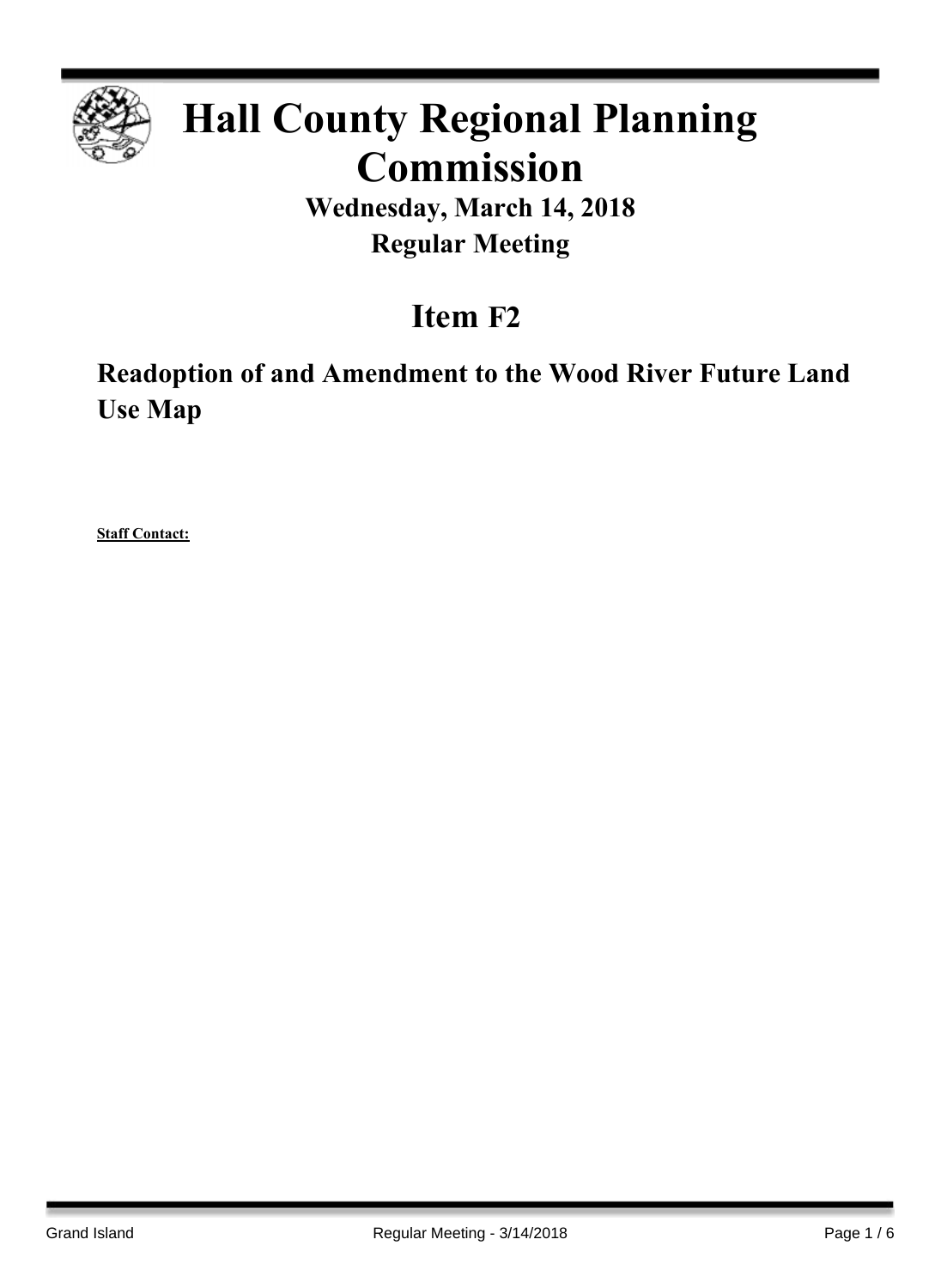## **Agenda Item # 5 and 6**

## **PLANNING DIRECTOR RECOMMENDATION TO REGIONAL PLANNING COMMISSION:**

February 27, 2018

**SUBJECT:** Re-adoption of the Wood River Future Land Use Map and consideration of a *Zoning Change* (C-13-2018WR). An application was received requesting that property on the western edge of Wood River be rezoned from Agriculture to Heavy Industry. Along with this application Staff is recommending changes to the Wood River Future Land Use Map.

**PROPOSAL:** To amend and readopt the Future Land Use Map from the 2016 Wood River Comprehensive Plan.

#### **OVERVIEW:**

The Wood River Comprehensive Plan as prepared by Hanna:Keelan Associates was adopted by the Wood River City Council in January of 2016. Geographic Information System (GIS) data for the maps in the Comprehensive Plan was not provide to the Planning Department. Planning staff has recreated the data from Plan as adopted in a GIS format that. In addition, staff is recommending that the area proposed for rezoning be changed from Vacant/Agriculture to Industrial and that the property immediately north of U.S. Highway 30 east of the intersection of Schultz Road and U.S. Highway 30 be changed from Vacant/Agriculture to Commercial to provide for continuous development along the Highway corridor. A map of the proposed future land use map with changes is attached.

## **RECOMMENDATION:**

That the Regional Planning Commission recommend that the Wood River City Council readopt the Future Land Use map as drawn using the Hall County Geographic Information System with the proposed changes as shown.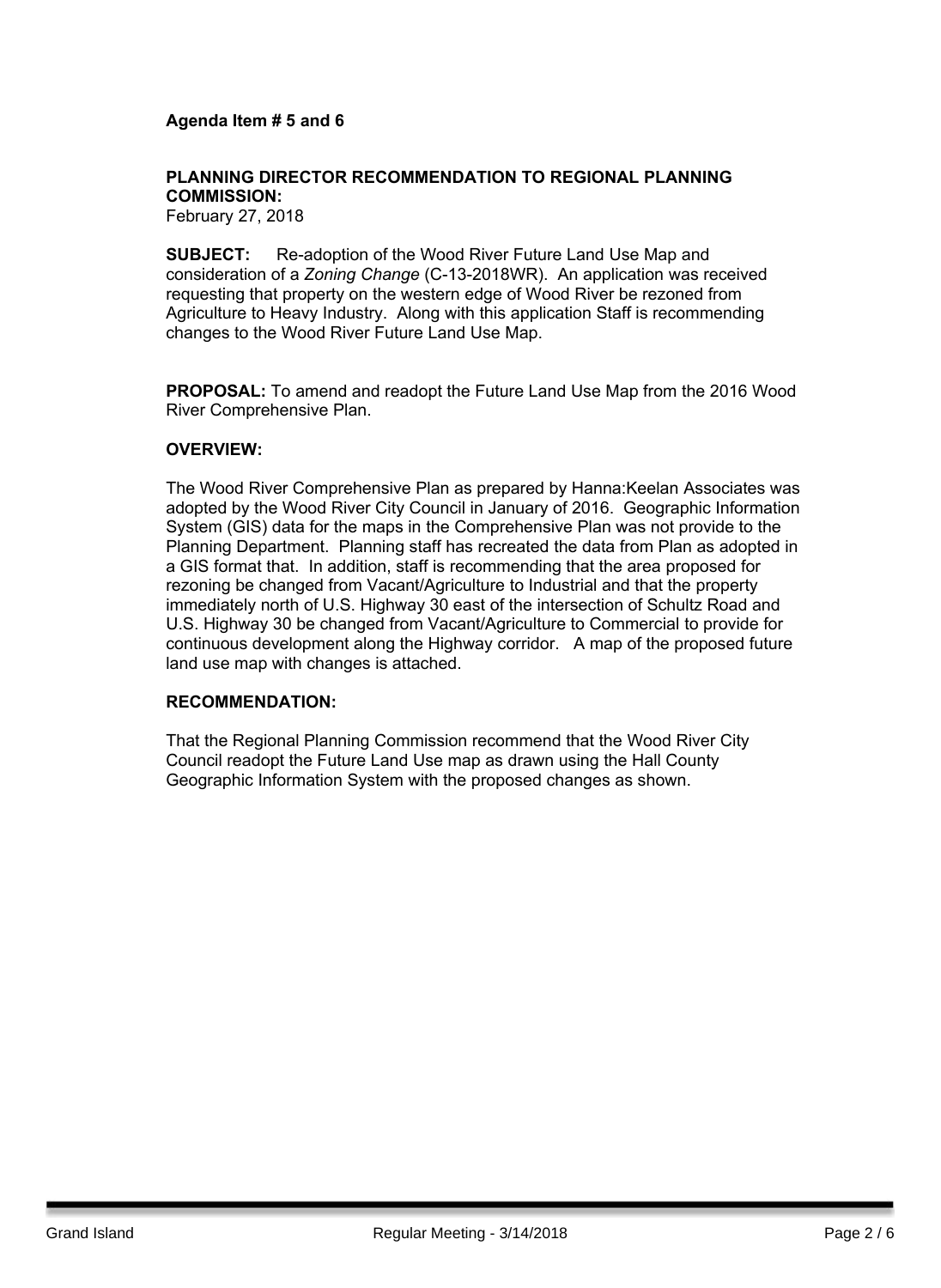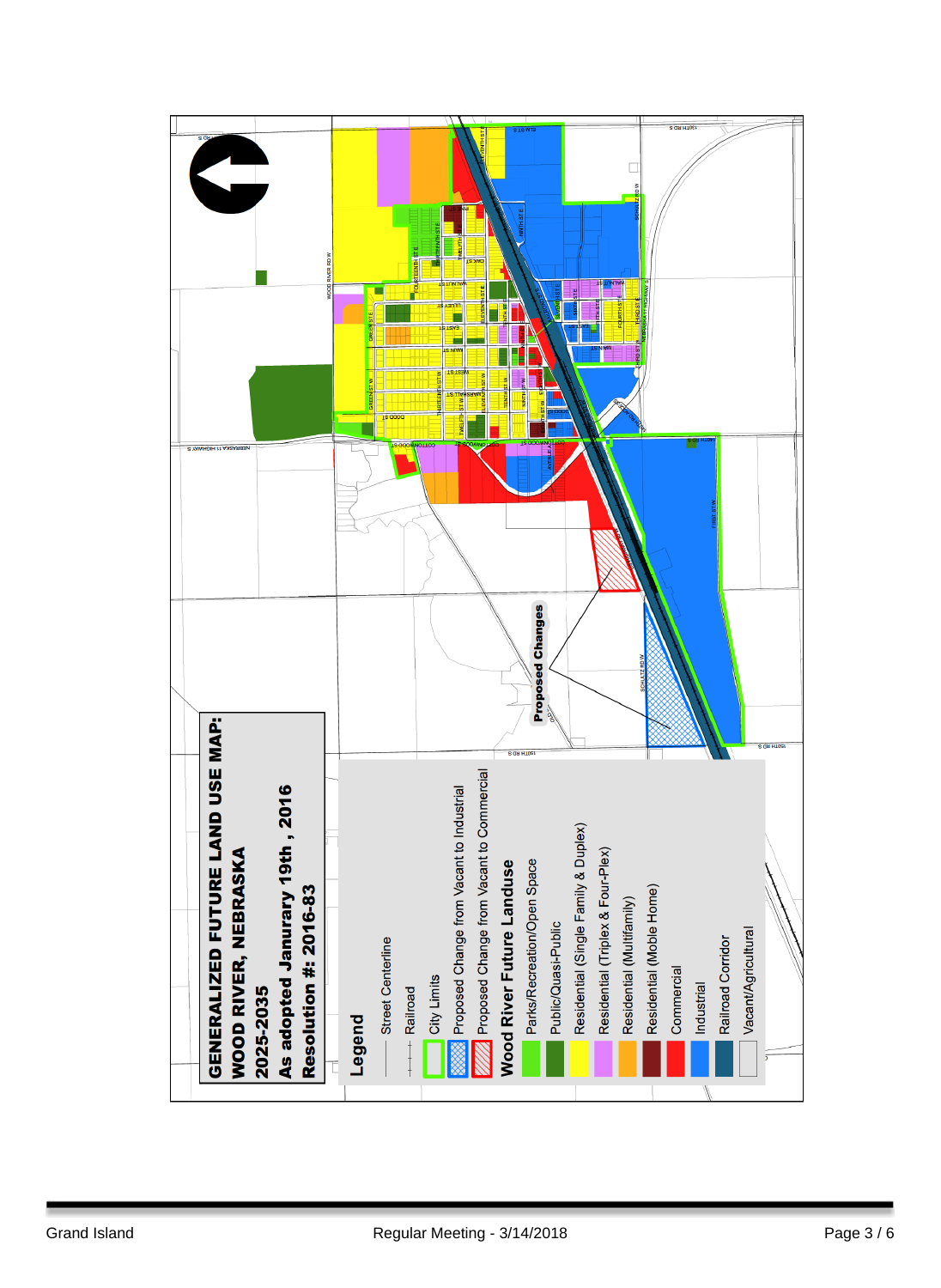**REZONING PROPOSAL:** To rezone a tract of land located between Schultz Road and U.S. Highway 30 east of 150<sup>th</sup> Road from AG- Agriculture to I2- Heavy Industrial District in the jurisdiction of the City of Wood River.

## **OVERVIEW:**

| <b>AG-Agriculture District</b><br>AG- Agricultural Uses including limited raising of<br>livestock<br>Agriculture<br><b>Crop Ground</b>                                                                                                                                                                                                                                                      |
|---------------------------------------------------------------------------------------------------------------------------------------------------------------------------------------------------------------------------------------------------------------------------------------------------------------------------------------------------------------------------------------------|
| <b>West and North: AG- Agriculture District</b><br>South: I2-Heavy Industrial District                                                                                                                                                                                                                                                                                                      |
| <b>East: TA-Transitional Agriculture District</b><br>TA- Agricultural Uses including raising of livestock<br>up to 300 animal units with some limited housing.<br>I2-Commercial, Office, Warehousing, Fabrication,<br>Ethanol production and Manufacturing uses.<br>Residential uses are not permitted in this district.<br>AG- Agricultural Uses including limited raising of<br>livestock |
| <b>North: Agriculture</b><br><b>South: Industrial</b><br>East: Commercial<br><b>West: Agriculture</b>                                                                                                                                                                                                                                                                                       |
| <b>North: Farm Ground</b><br><b>East: Farm Ground</b><br>West: Farm Ground, Highway Overpass<br><b>South: Ethanol Plant</b>                                                                                                                                                                                                                                                                 |
|                                                                                                                                                                                                                                                                                                                                                                                             |

## **EVALUATION:**

## **Positive Implications**:

- *Consistent with the Wood River Comprehensive Plan as amended*: This property is planned for industrial development. A comprehensive plan amendment is included with this application and needs to be approve prior to approving the zoning map amendment.
- $\bullet$  *Is adjacent to a similar use in an Industrial zone*: This property is immediately south of this was rezoned several years ago for the development of the ethanol plant. The extension of industrial uses to this area of the community would be beneficial to the community and consistent with existing development.
- *Economic Development for Wood River:* This development could have a substantial economic impact on the community of Wood River adding jobs, provision of utilities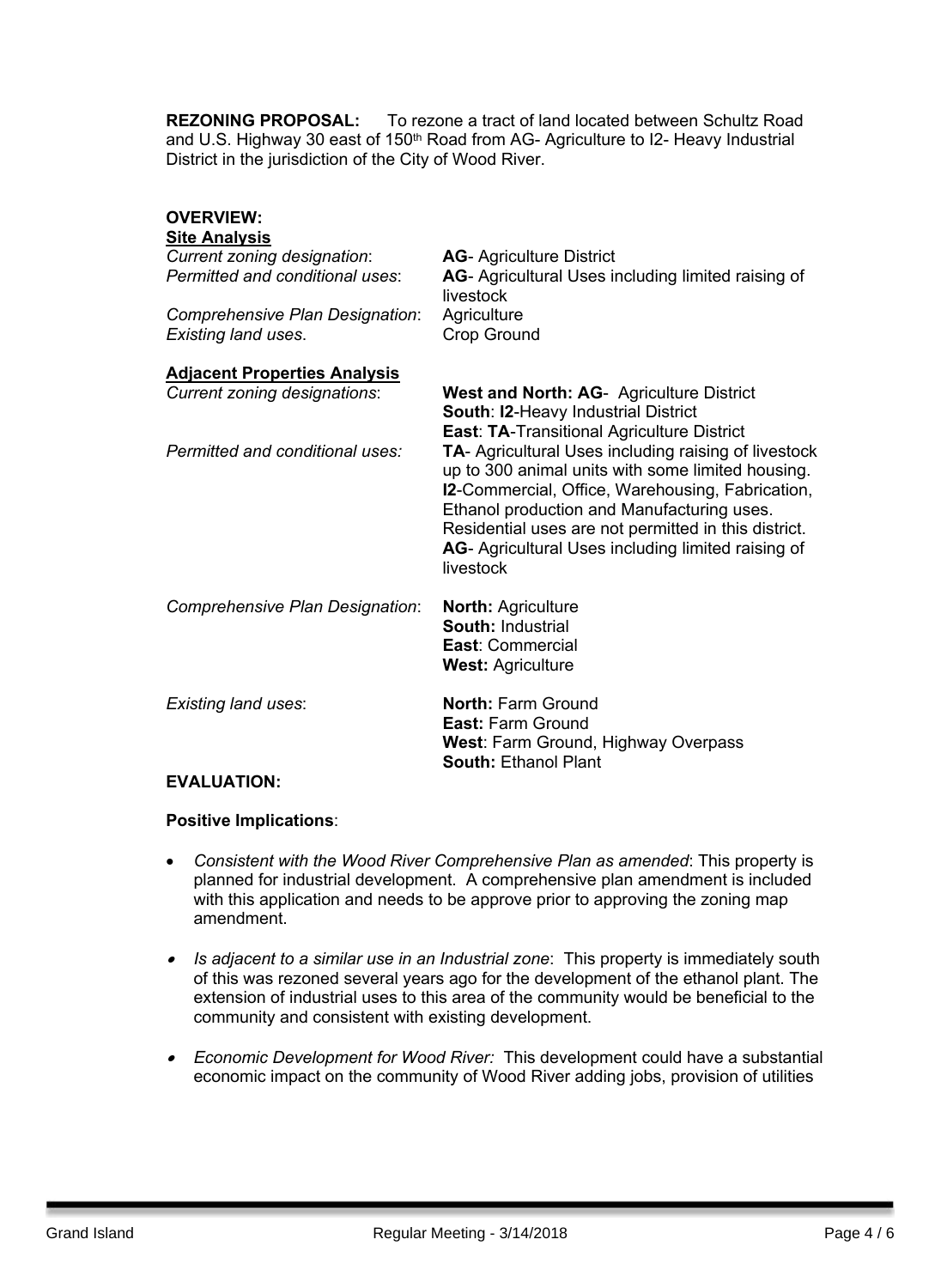and valuation to the community.

 *Good Transportation Access:* This property is adjacent to U.S. Highway 30 even if the development of access is from 150<sup>th</sup> Road or Schultz Road it will have ready access to U.S. Highway 30.

## **Negative Implications**:

 *Lack of Municipal Infrastructure: At this time Wood River does not have sewer and water available to serve this property. The property can be developed for many of the uses allowed in the I2 zoning district with well and septic especially if the water usage is for restrooms rather than production.*

### **RECOMMENDATION:**

That the Regional Planning Commission recommend that the Wood River City Council change the zoning on this site from AG- Agriculture District to I2-Heavy Industrial Zone.

\_\_\_\_\_\_\_\_\_\_\_\_\_\_\_\_\_\_\_ Chad Nabity AICP, Planning Director